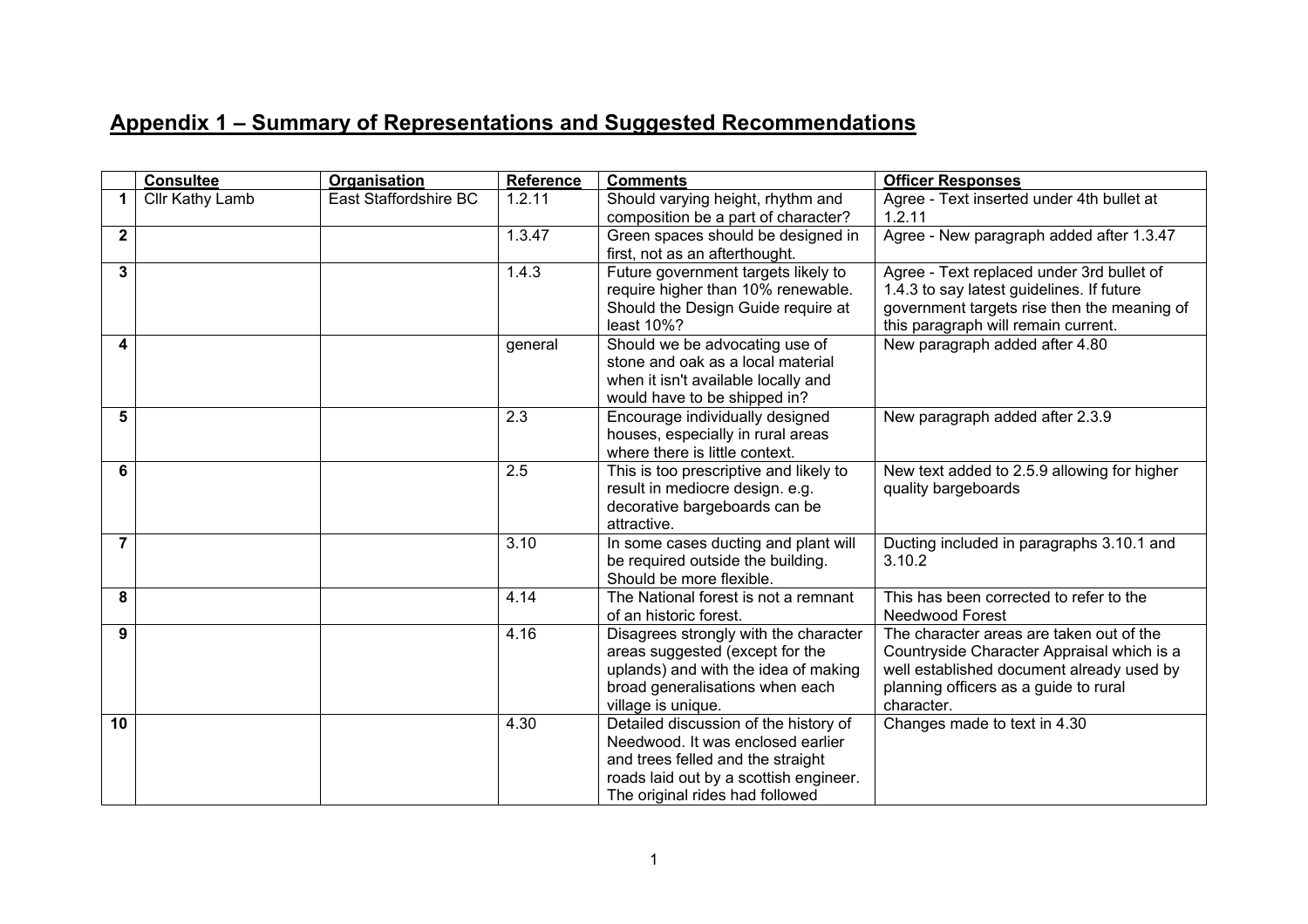|    |                      |                        |            | topography.                                                                                                                                                          |                                                                                                                                                                                                                                                                                                                                                               |
|----|----------------------|------------------------|------------|----------------------------------------------------------------------------------------------------------------------------------------------------------------------|---------------------------------------------------------------------------------------------------------------------------------------------------------------------------------------------------------------------------------------------------------------------------------------------------------------------------------------------------------------|
| 11 |                      |                        | 4.34       | There is no regular settlement<br>pattern, layout, or planning evident in<br>any of the villages. None of the<br>villages owe anything to being within<br>an estate. | bullet point 1 under 4.34 has been replaced<br>with correct text.                                                                                                                                                                                                                                                                                             |
| 12 |                      |                        | general    | Tutbury is not Georgian and is of<br>irregular development there is no<br>formalisation or consistency.                                                              | The phrase 'chiefly Georgian' has been<br>removed from 4.58                                                                                                                                                                                                                                                                                                   |
| 13 |                      |                        | 4.40       | How has village size beeen<br>measured? Barton, Rolleston and<br>Tutbury are not Towns.                                                                              | Changes have been made to pages 105 and<br>111 and 116 to reclassify these to villages.                                                                                                                                                                                                                                                                       |
| 14 |                      |                        | 4.84       | Blue brick has also been used for<br>flooring and paving. in several<br>farmsteads and stables.                                                                      | The internal decoration of a building is<br>outside the remit of the planning system.                                                                                                                                                                                                                                                                         |
| 15 |                      |                        | 4.92       | Local materials should read 'locally<br>relevant in apprearance'                                                                                                     | text replaced under 4.92                                                                                                                                                                                                                                                                                                                                      |
| 16 |                      |                        | 5.19       | Should mention an exception for<br>minor house-holder schemes.                                                                                                       | Text added at the end of 5.19                                                                                                                                                                                                                                                                                                                                 |
| 17 |                      |                        | 5.30       | Should we instigate an award for<br>planning officers for their part in<br>delivering good design?                                                                   | Awards for officers are outside the remit of<br>the Design Guide                                                                                                                                                                                                                                                                                              |
| 18 |                      |                        | 4.33       | Tutbury castle has never had a folly,<br>everything was built for a purpose.                                                                                         | Reference to the folly has been removed                                                                                                                                                                                                                                                                                                                       |
| 19 |                      |                        |            | There should be mention of the water<br>tower in Winshill. It is the main<br>landmark when approaching Burton<br>from the escarpment.                                | Any mention of particular features and views<br>will have to be tied in with how this should<br>affect development, such as protecting and<br>enhancing views. Imaginative designers are<br>free to make use of views to the tower but it<br>does not need special protection or special<br>encouragement for views to be created<br>through Design Guidance. |
| 20 |                      |                        | Appendix 1 | We need stronger and more precise<br>guidance for development in back<br>gardens. The 45 degree rule should<br>be stronger so that it can be<br>enforced.            | Current government advice and planning<br>practice is that the 45 degree rule should not<br>be any stronger than in the current revision of<br>the Design Guide.                                                                                                                                                                                              |
| 21 | <b>Ruth Metcalfe</b> | <b>Natural England</b> | 1.4        | 3rd bullet: add 'which contributes to                                                                                                                                | has been incorporated under 1.4                                                                                                                                                                                                                                                                                                                               |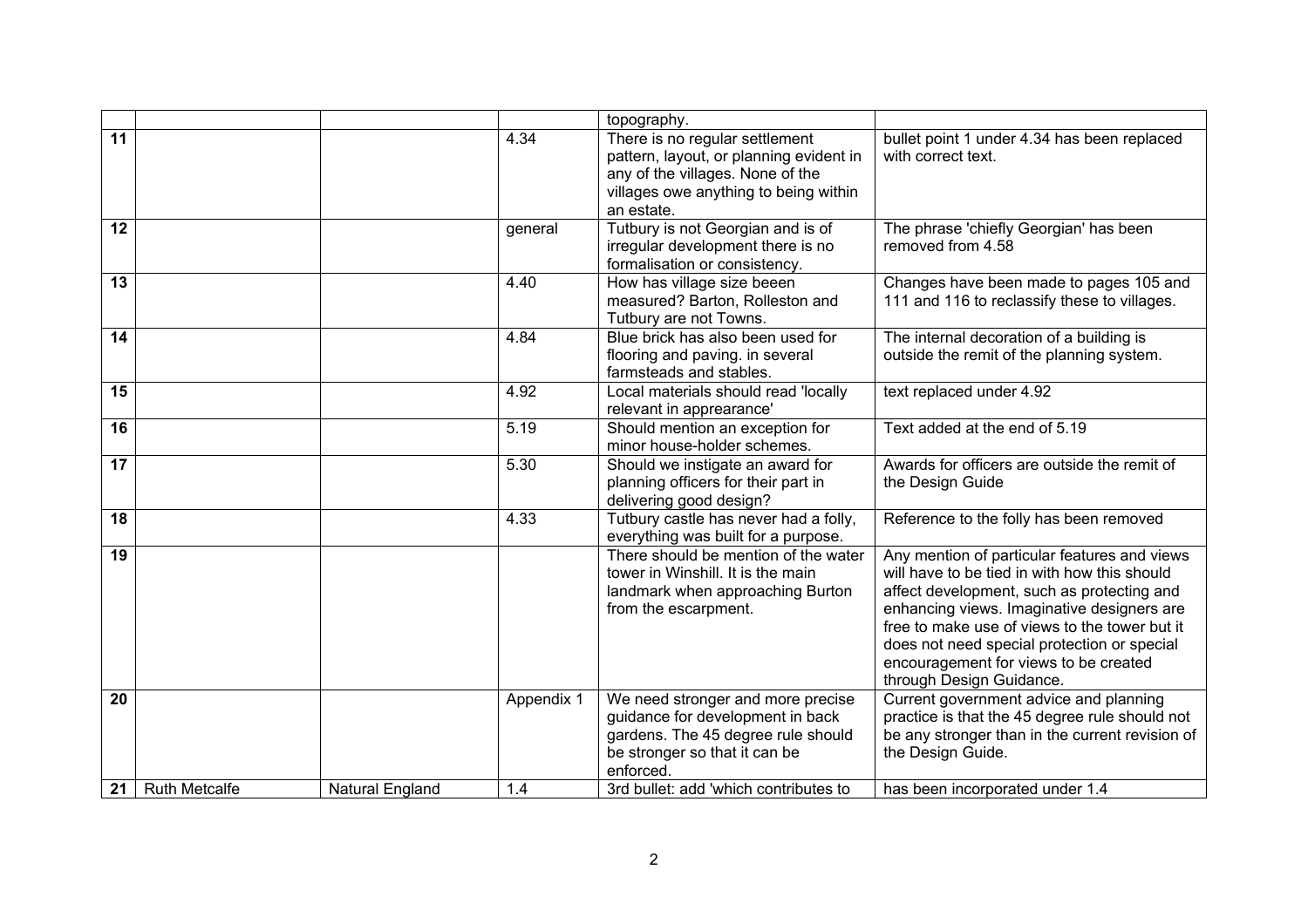|    |                      |                                        |            | and is connected with the wider<br>existing green infrastructure of the<br>area'                                                                                                                                     |                                                                                                                                                                                                                                                                                                                                               |
|----|----------------------|----------------------------------------|------------|----------------------------------------------------------------------------------------------------------------------------------------------------------------------------------------------------------------------|-----------------------------------------------------------------------------------------------------------------------------------------------------------------------------------------------------------------------------------------------------------------------------------------------------------------------------------------------|
| 22 |                      |                                        | p135       | Natural England has its own green<br>space standarg (ANGSSt)                                                                                                                                                         | new bullet point added under 5.30                                                                                                                                                                                                                                                                                                             |
| 24 | John Ashmole         | Denstone Parish<br>Council?            | app 1      | Would like to see more detailed<br>advice on privacy and shadowing<br>with minimum distances between<br>principal windows.                                                                                           | Central Government policy is moving away<br>from setting hard and fast guidelines on<br>these.                                                                                                                                                                                                                                                |
| 25 |                      |                                        | 3          | Would like to see specific guidelines<br>on noise.                                                                                                                                                                   | New paragraph added after 3.18.3                                                                                                                                                                                                                                                                                                              |
| 26 |                      |                                        | General    | Would like to see more captions<br>explaining what photos are trying to<br>show                                                                                                                                      | Will be added once the text of the document<br>is set                                                                                                                                                                                                                                                                                         |
| 27 | Rose Freeman         | <b>Theatres Trust</b>                  | 3.2.1      | Should include leisure, arts and<br>cultural facilities as examples of<br>commercial buildings.                                                                                                                      | These types of buildings are more suited to<br>the general design guidance and shop front<br>design guidance. The commercial buildings<br>sections address particular challenges in<br>large commercial buildings.                                                                                                                            |
| 28 |                      |                                        | 3.10.3     | There should be separate signage<br>advise for theatres and art facilities<br>as restrictive generic signage policies<br>prevent them advertising themselves<br>and they need to advertise<br>themselves to survive. | Poorly designed signage will be resisted just<br>as strongly if it is for a cultural facility as it<br>would for a commercial development. In<br>practice this is targeted towards types of<br>signage such as totem poles and large<br>billboards of the type seen on retail parks,<br>and which cultural facilities are unlikely to<br>use. |
| 29 | <b>Philip Sharpe</b> | <b>Inland Waterways</b><br>Association | 4.4        | Concerned that this is the only<br>passing mention of conservation<br>areas. There should be maps<br>showing their locations and detailed<br>design guidance for each one.                                           | New subheading inserted under 1.2.11. Any<br>map showing Conservation Areas would be<br>liable to go out of date before the rest of the<br>Design Guide.                                                                                                                                                                                      |
| 30 | <b>Richard Stone</b> | <b>Burton Civic Society</b>            | General    | Add an index                                                                                                                                                                                                         | Will be added once the text of the document<br>is set                                                                                                                                                                                                                                                                                         |
| 31 |                      |                                        | 1, 2, 3, 5 | Add captions to all illustrations. In<br>particular, those from outside the<br>borough to explain why they are<br>included.                                                                                          | Will be added once the text of the document<br>is set                                                                                                                                                                                                                                                                                         |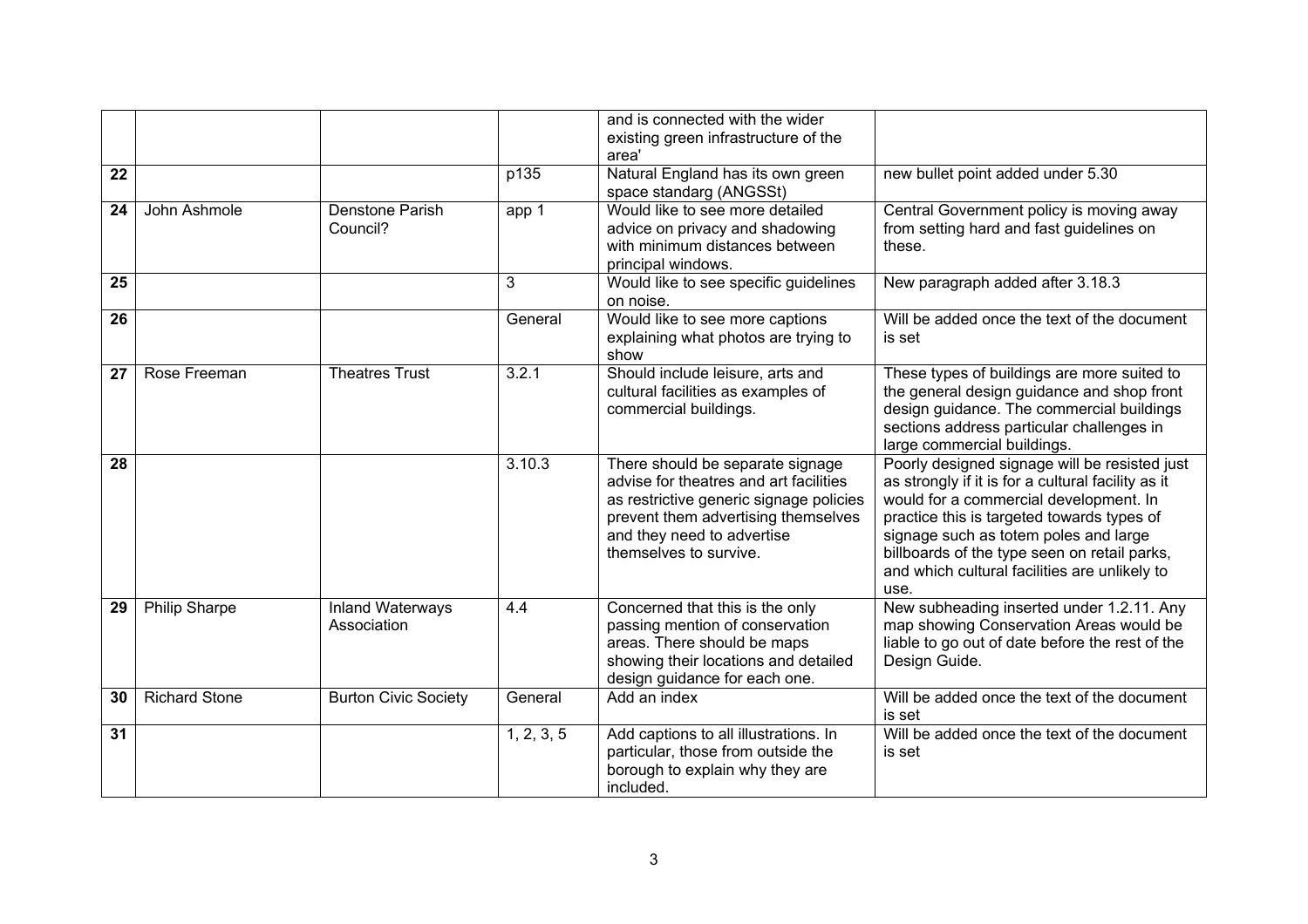| 32 |                     |                                                 | 2.8.3   | What does 'Strong relationship from<br>the inside of the house to outdoor<br>spaces.' mean                                   | Both strong linkages, ease of access, active<br>use etc. and strong visual integration, design<br>which creates a psychological connection,<br>overlooking, front boundary treatments which<br>do not 'fortify' the property against<br>neighbouring spaces. |
|----|---------------------|-------------------------------------------------|---------|------------------------------------------------------------------------------------------------------------------------------|--------------------------------------------------------------------------------------------------------------------------------------------------------------------------------------------------------------------------------------------------------------|
| 33 |                     |                                                 | 2.8     | There should be something alongside<br>extensions to cover conversions of<br>gardens.                                        | New paragraph inserted after 1.3.78                                                                                                                                                                                                                          |
| 34 |                     |                                                 | 4.68    | Burton centre is not compact, but<br>polyfocal, not centred on the market<br>place and St Paul's is not the Parish<br>Church | Corrections made to text in 4.68                                                                                                                                                                                                                             |
| 35 |                     |                                                 | 4.72    | Add a bullet point about blind<br>arcading                                                                                   | Bullet added under 4.72                                                                                                                                                                                                                                      |
| 36 |                     |                                                 | 4.72    | Mention Georgian townhouses on<br><b>Bridge Street and Horninglow Street</b>                                                 | Bullet added under 4.72                                                                                                                                                                                                                                      |
| 37 |                     |                                                 | 4.72    | Bullet 10 - passageways connecting<br>to back yards are usually called<br>entries.                                           | Correction made to 10th bullet under 4.72                                                                                                                                                                                                                    |
| 38 |                     |                                                 | 4.72    | No recognition of the cultural mix of<br>Burton.                                                                             | The cultural mix of Burton only plays a small<br>part in its urban character, as most of this<br>character predates the cultural mix.                                                                                                                        |
| 39 |                     |                                                 | 4.82    | noggin should read nogging                                                                                                   | Spelling mistake corrected                                                                                                                                                                                                                                   |
| 40 |                     |                                                 | 4       | The description of Barton, Tutbury<br>and Rolleston as towns when they<br>have Village Design Statements is<br>inconsistent. | In accordance with local consensus, all<br>settlements apart from Uttoxeter and Burton<br>will be classed as villages.                                                                                                                                       |
| 41 |                     |                                                 | 4       | Domesday is incorrectly spelled                                                                                              | Instances of the spelling Domesday<br>outnumber alternative spellings.                                                                                                                                                                                       |
| 42 | Sarah Victor        | <b>Environment Agency</b>                       |         | Made no comments                                                                                                             |                                                                                                                                                                                                                                                              |
| 43 | M A Taylor          | Sport England                                   | p7      | Mention layout and greenspace to<br>encourage higher levels of physical<br>activity                                          | New paragraph added after 2.6.8                                                                                                                                                                                                                              |
| 44 |                     |                                                 | General | Incorporate the concept of Active<br>Design into the document.                                                               | New paragraph added after 2.6.10                                                                                                                                                                                                                             |
| 45 | <b>Chris Thomas</b> | British Sign and<br><b>Graphics Association</b> | p36     | Document fails to note that signage is<br>permitted development and                                                          | PPG19 will be replaced in time with a PPS,<br>therefore it won't be referenced within the                                                                                                                                                                    |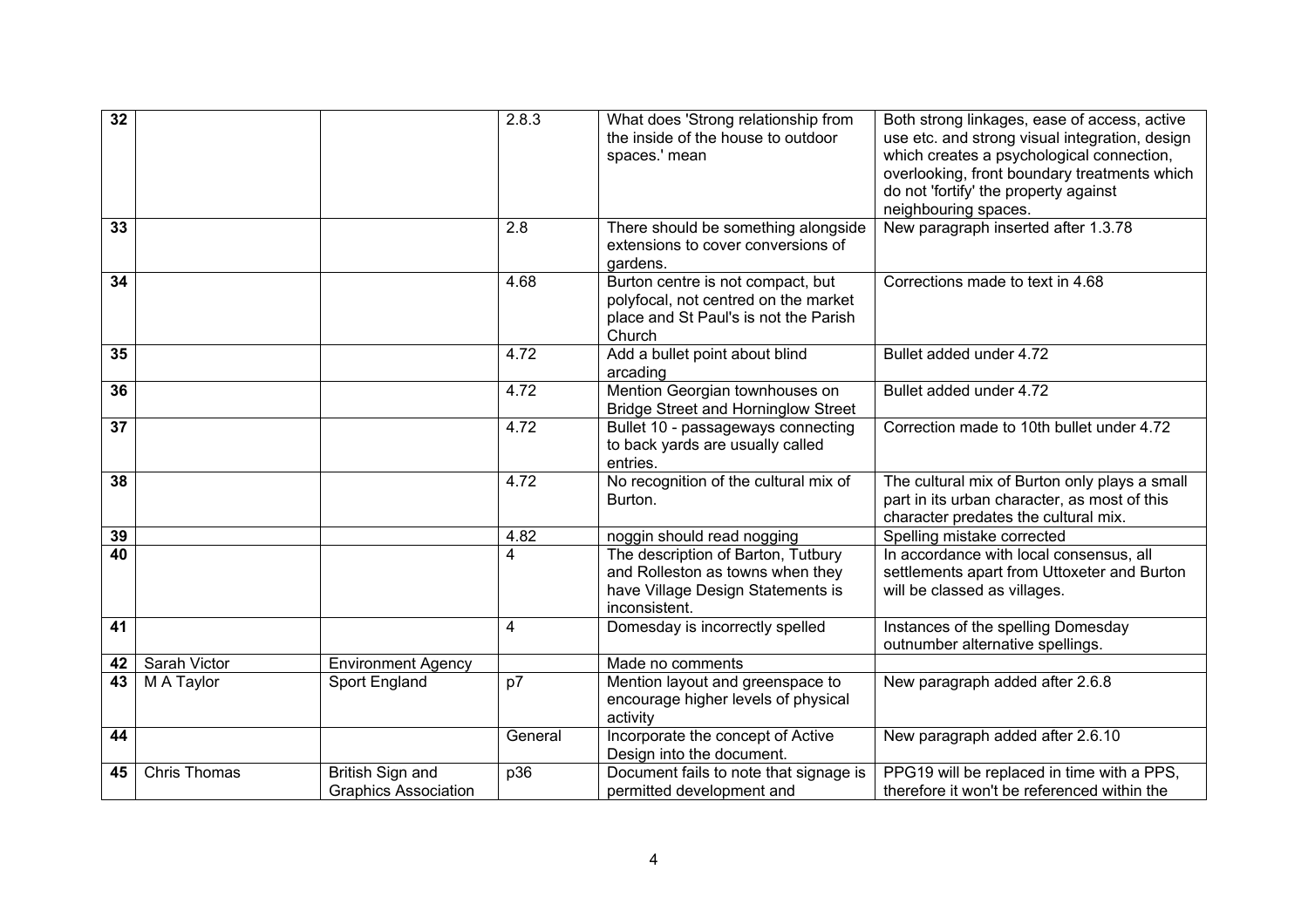|                 |                    |                                        |                          | controlled only by advertisements<br>regulations on issues affecting safety<br>and advertisements within buildings<br>are exempt from local authority<br>control and fails to make reference to<br>PPG19 | document. Guidance is not limited to only<br>those areas where the council has direct<br>control. The purpose of the guidance is to<br>encourage better design through improved<br>awareness of design issues.             |
|-----------------|--------------------|----------------------------------------|--------------------------|----------------------------------------------------------------------------------------------------------------------------------------------------------------------------------------------------------|----------------------------------------------------------------------------------------------------------------------------------------------------------------------------------------------------------------------------|
| 46              |                    |                                        | $\overline{p36}$ + app 2 | Talk about things being not<br>acceptable makes it sound like<br>prescriptive guidance.                                                                                                                  | Not acceptable' will be changed to the less<br>emotive 'discouraged' at 1.3.80 bullet 7                                                                                                                                    |
| 47              |                    |                                        | App 2                    | No reference to PPG19 and it gives<br>the impression that bad signage<br>could be refused by the council when<br>the council can't affect this.                                                          | PPG19 won't be referenced within the<br>document. The remit of advertising consent<br>covers the appearance of the sign and the<br>council have the power to refuse consent to a<br>sign which responds poorly to context. |
| 48              | R Gawthorpe        | <b>Rolleston Civic Trust</b>           | 1.3.70-79                | Needs guidance on 'infilling within<br>properties' with regard to sizing and<br>blending                                                                                                                 | See response 33                                                                                                                                                                                                            |
| 49              |                    |                                        | 4.52-55                  | Residents of Rolleston are<br>accustomed to calling it a village                                                                                                                                         | See response 13                                                                                                                                                                                                            |
| 50              | A Morgan           | <b>Branston Parish</b><br>Council      | Chapter 3                | Would like to see more eco-friendly<br>heating, e.g. solar panels, grass<br>roofs.                                                                                                                       | New paragraph added after 3.17.2                                                                                                                                                                                           |
| $\overline{51}$ |                    |                                        | Chapter 3                | There is too much warehousing<br>already                                                                                                                                                                 | The amount of warehousing is an issue for<br>core policy. The remit of the Design Guide is<br>only to encourage any warehousing which is<br>allowed to be better designed.                                                 |
| 52              | <b>Tony Lovett</b> | <b>Staffordshire County</b><br>Council | General                  | The RSS states development plans<br>should recognise the value of<br>conservation-led regeneration (policy<br>QE5, B, ii &C) and other features<br>(QE5D)                                                | The Design Guide will not reference policy in<br>order not to go out of date when the policy is<br>updated.                                                                                                                |
| 53              |                    |                                        | 1.2.11 bp3               | Desk based assessment of heritage<br>and building recording should be<br>highlighted as useful in informing<br>future development                                                                        | Text inserted under 3rd bullet at 1.2.11                                                                                                                                                                                   |
| 54              |                    |                                        | 1.2.13                   | More clarity on what archaeological<br>issues may be, e.g. retention of<br>monuments in-situ                                                                                                             | Text inserted under 4th bullet at 1.2.13                                                                                                                                                                                   |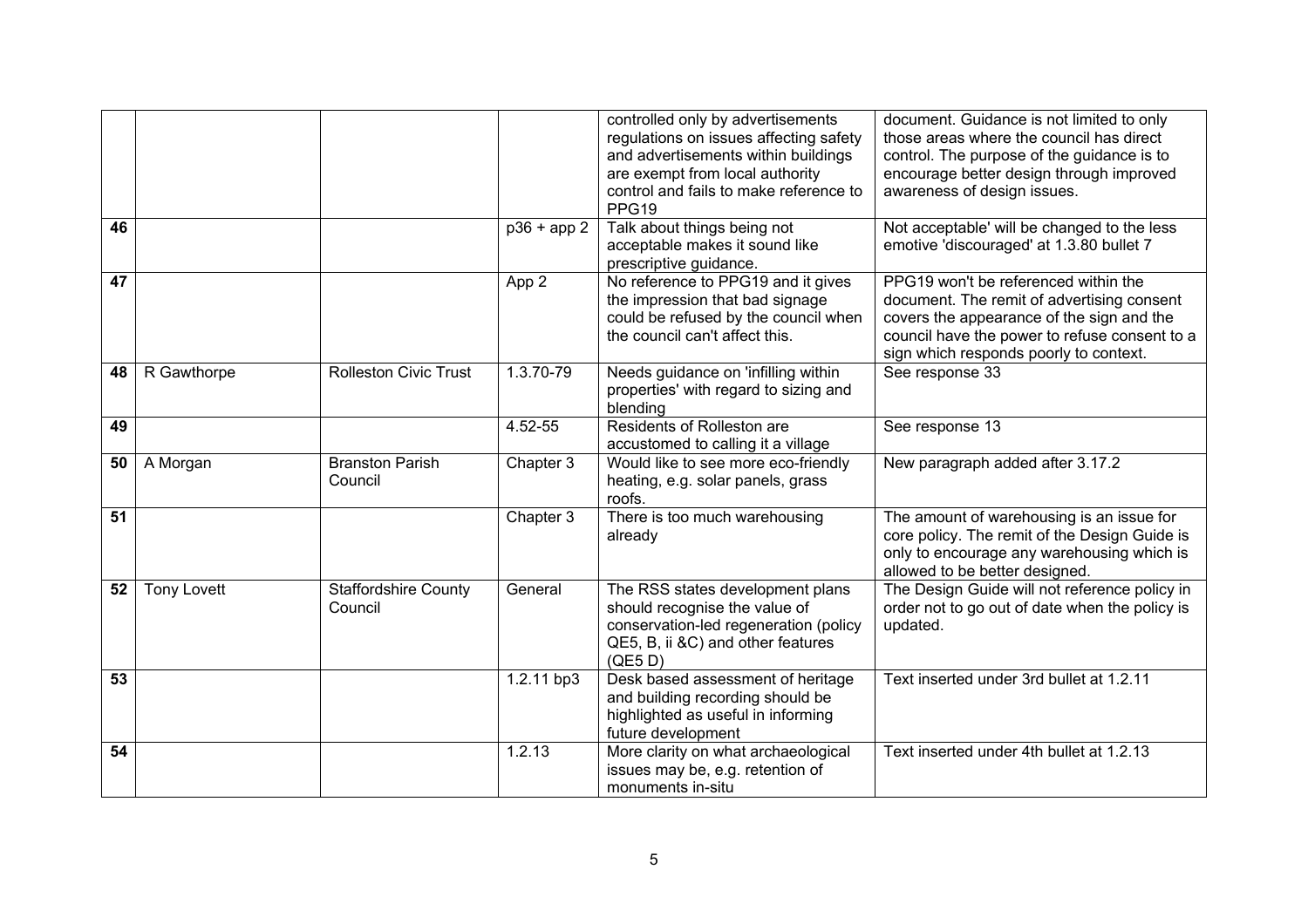| $\overline{55}$ | p7        | Mention that good design can make<br>room for nature and include green                                                                                                            | New bullet inserted into p6                  |
|-----------------|-----------|-----------------------------------------------------------------------------------------------------------------------------------------------------------------------------------|----------------------------------------------|
| 56              | 1.2.12    | infrastructure provision.<br>Ecological linkages, and how the site<br>relates to habitats outside its<br>surroundings                                                             | New bullet inserted under 1.2.12             |
| 57              | 1.2.13    | Should mention that ecological<br>interest is not confined to designated<br>sites but is also important where<br>protected species etc. are involved.                             | Text inserted under 3rd bullet at 1.2.13     |
| 58              | 1.3       | Response to Context' should include<br>ecological context. Local ecology is<br>part of local distinctiveness                                                                      | New bullet added under 1.3.3                 |
| 59              | 1.4       | Larger scale developments in<br>particular should look to create green<br>infrastructure linking to existing<br>habitat networks                                                  | New paragraph added under 1.4                |
| 60              | 1.3.47-51 | Reference should be made to<br>biodiversity and natural england<br>standards for public accessibility to<br>open space                                                            | New paragraph added after 1.3.47             |
| 61              | 1.7.1     | Rename landscape context audit to<br>landscape and natural environment<br>context audit                                                                                           | Alteration made to sections 1.2.10 and 1.7.1 |
| 62              | 1.7.3     | Add biodiversity to the list 'public<br>realm, landscape and open space'                                                                                                          | Added as a new bullet under 1.7.3            |
| 63              | p45       | Strengthen the section on High<br>Quality Landscape and Public Realm<br>by reference to maintaining and<br>enhancing ecological linkages                                          | Text added under 3rd bullet on p45           |
| 64              | Chapter 2 | Should contain support for street<br>trees, and more substantial than<br>small ornamental trees.                                                                                  | New paragraph added after 2.2.16             |
| 65              | Chapter 3 | There may be opportunities for<br>commercial development to involve<br>green roofs in design. Reference to<br>this and also to porous surfaces for<br>car parking would also help | See response 50                              |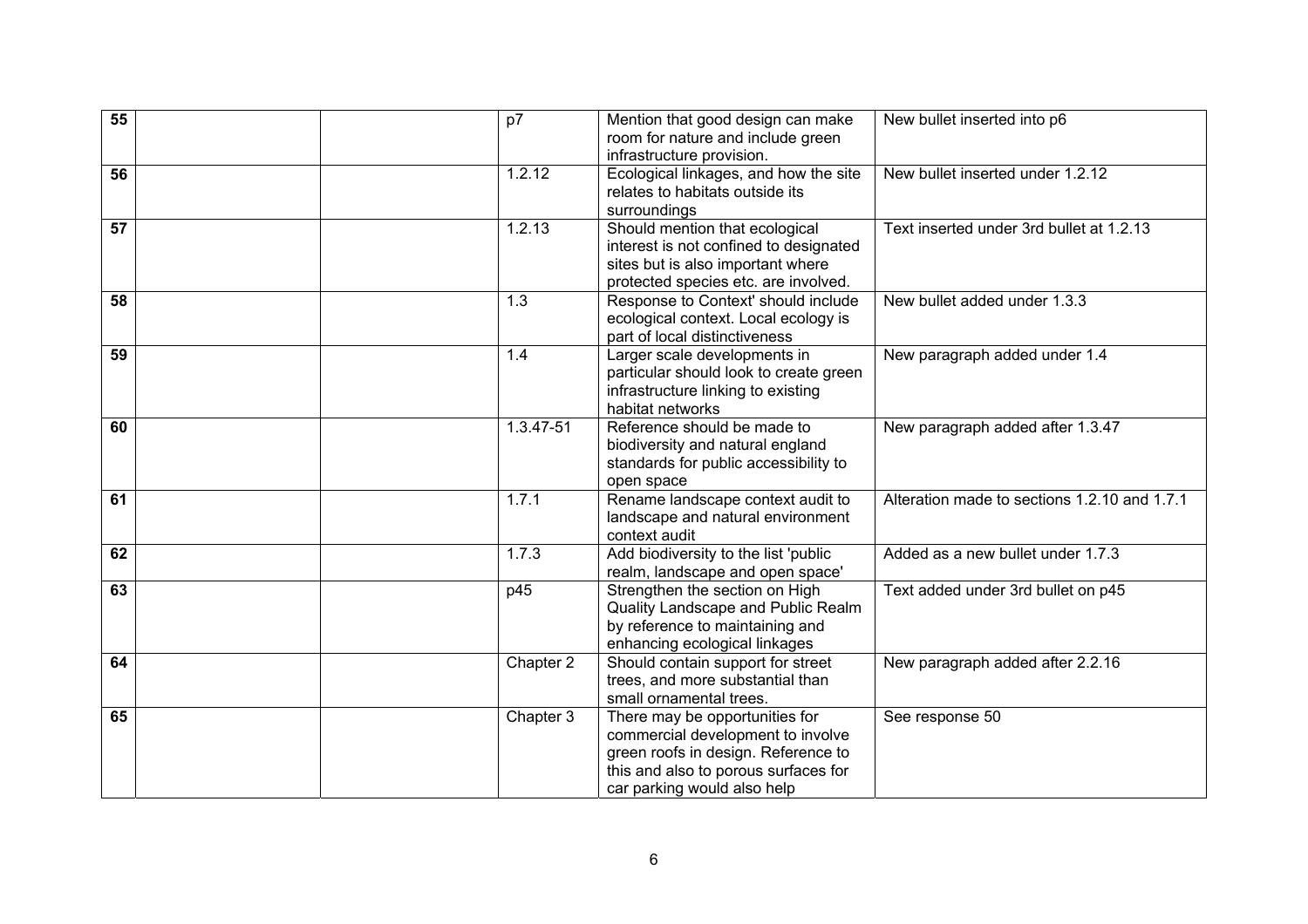| 66 | Historic           | Reference RSS policies QE B ii on                 | The Design Guide is not to reference policy   |
|----|--------------------|---------------------------------------------------|-----------------------------------------------|
|    | Setting            | market towns and 5 D on a variety of              | in order to remain current                    |
|    |                    | topics                                            |                                               |
| 67 | Chapters 1-        | Reference to 'Streets for All: West               | The Design Guide is not to reference policy   |
|    | 3                  | Midlands'                                         | in order to remain current                    |
| 68 | Chapter 4          | List CACAs and programme for                      | These are subject to change and a list could  |
|    |                    | future CACA production                            | mean the Design Guide goes out of date        |
| 69 | 1.2.10             | Reference RSS policies QE6 and                    | The Design Guide is not to reference policy   |
|    |                    | County Scale Landscape                            | in order to remain current                    |
|    |                    | Assessment as starting points for                 |                                               |
|    |                    | landscape audit                                   |                                               |
| 70 | 1.3.48/67          | Recommend reference to Staffs                     | New paragraph added after 1.3.50.             |
|    |                    | Landscape Assessment                              |                                               |
| 71 | 1.3.67             | Include scale as a key design issue               | Scale' added to 1.3.67                        |
| 72 | $\overline{2.7}$   | Include more detailed information                 | New bullet added under 2.7.3                  |
|    |                    | concerning landscape scale and                    |                                               |
|    |                    | detail of public spaces and                       |                                               |
|    |                    | maintenance implications                          |                                               |
| 73 | 3.13.2             | Minimal and formal' could be counter-             | Reworded to read 'conservative'               |
|    |                    | productive                                        |                                               |
| 74 | Highways           | On the design of streets the                      | The Design Guide is intended to give a good   |
|    |                    | document reiterates too much of                   | overview of the design process. Relying too   |
|    |                    | what can be read in CABE and DfT                  | heavily on readers referring to other         |
|    |                    | documents, should merely reference                | documents can lead to them choosing not to    |
|    | $\mathbf{u}$       | these documents                                   | refer to them                                 |
| 75 |                    | Streets designed that go over and                 | New paragraph added after 2.2.16, however     |
|    |                    | above functional needs would require              | no mention will be made to specific policy in |
|    |                    | section 38 commuted maintenance                   | order to keep the Design Guide current        |
|    |                    | payments if they are to be adopted                |                                               |
|    |                    | by the council.                                   |                                               |
| 76 |                    | Similarly there should be information             | New paragraph added after 2.2.16              |
|    |                    | on who is likely to be responsible for            |                                               |
|    |                    | the future maintenance of public                  |                                               |
|    | $\pmb{\mathsf{H}}$ | open space<br>Should reference Staffs Residential |                                               |
| 77 |                    |                                                   | The Design Guide is not to reference policy   |
|    |                    | Design Guide                                      | in order to remain current                    |
| 78 | General            | <b>Working Protocol for Agreeing Street</b>       | The design team approach will be supported.   |
|    |                    | Design & Place making                             | The design guide highlights the importance of |